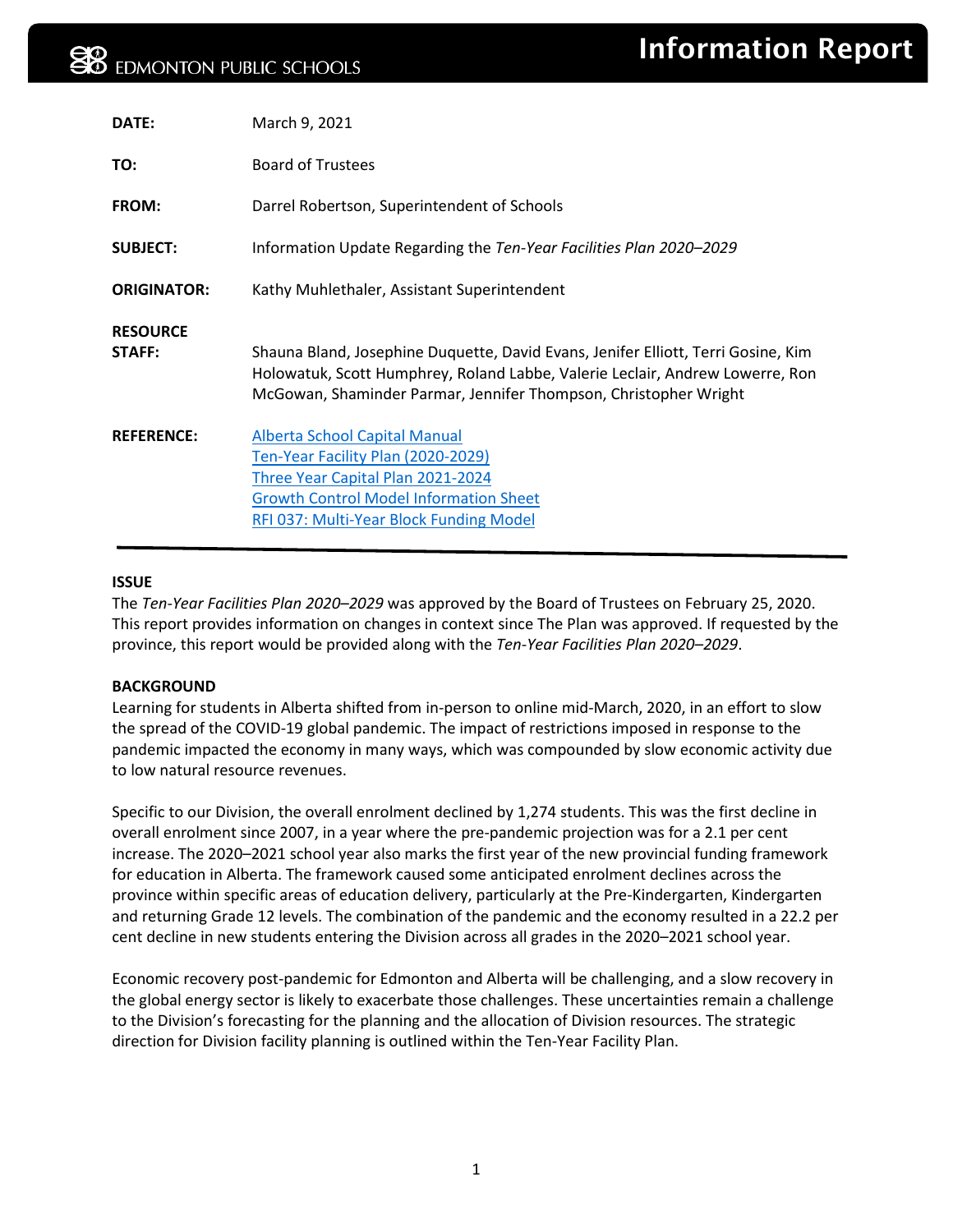# **CURRENT SITUATION**

# **COVID-19 Pandemic:**

According to Statistics Canada, Edmonton's population reached 972,223 in 2019 and has been growing at an average rate of 2.6 per cent every year since 2016. The Division's student enrolment consistently outpaced this growth and had averaged 3.3 per cent over the previous seven years. Despite the economic challenges throughout the province as a result of the downturn in energy prices, Edmonton was still expected to grow by 2.1 per cent in 2019, which is 0.2 per cent higher than the rest of Alberta and 0.8 per cent higher than the rest of the country. Since the onset of the COVID-19 pandemic, economic challenges intensified to the point where more people left the province than moved in. The population overall has remained static given a slight rise in natural population growth (births versus deaths). Due to international and some inter-provincial travel restrictions or recommendations, immigration to Canada and temporary foreign student entry has been negatively impacted. A total of 206 fewer international students are attending our Division, due in part to these restrictions. The labour market softness also may have contributed to 277 more students leaving the Division than the previous year, and 1,556 fewer students entering the Division than the previous year.

## **New Provincial Funding Framework:**

The new provincial Funding Model for School Authorities for the 2020–2021 school year and the 2020– 2021 Special Education Coding Criteria provided the Division with details and clarity around funding criteria and eligibility for Program Unit Funding programming in the Division. As a result, the Division is offering programming for a total of 600 Pre-Kindergarten students for the 2020–2021 school year, down from 1,040 the previous year. A change of eligibility age moving from March 1 to December 31 for Kindergarten entry contributed to a decrease of 550 students enrolled in Kindergarten this year.

#### **Division Enrolment:**

The Division is projecting that student enrolment will likely return to "near-normal" levels in 2021–2022 and increase by 2.1 per cent, based on current conditions and knowns, and expect continual growth over the next three years. If the trajectory of the pandemic prolongs conditions that challenge economic recovery, and impact immigration and travel, enrolment growth could be lower.

# **Utilization:**

The Division opened two new schools in 2020–2021: Soraya Hafez School and Thelma Chalifoux School. The number of students attending these schools was impacted by a lack of opportunity to showcase them in spring open houses. Combined with an overall decline in enrolment, the additional underutilized capacity resulted in a decline in the Division's overall utilization rate from 81 per cent to 80 per cent. In 2021–2022, two new replacement schools (Aleda Patterson and Alex Janvier schools) and a modernization and new addition to Highlands School will reduce the operating school inventory in these areas by four schools, consolidating seven schools into three schools. Garth Worthington School and Dr. Anne Anderson School will also open in southwest Edmonton. In total, these new spaces will be needed to accommodate student growth, and a return to a utilization rate above 80 per cent is expected within one to two years. Two additional schools are being project managed by the province on behalf of the Division through a P3 delivery model: a K–9 school in the Keswick neighbourhood in southwest Edmonton and a high school in The Meadows area of southeast Edmonton, will help alleviate growth pressures in those areas.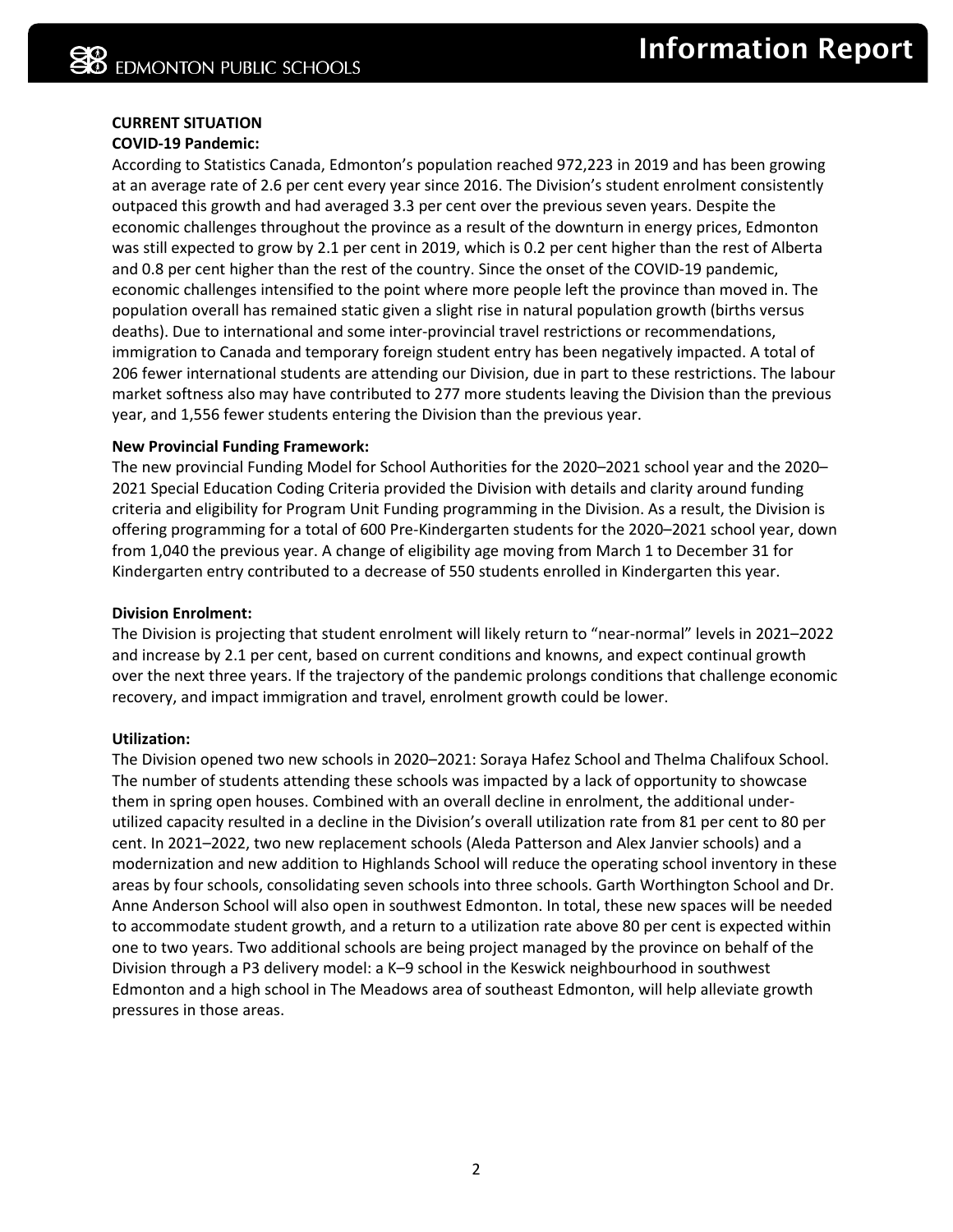## **High School Accommodation:**

The Division experienced a slight decrease in the level of returning Grade 12 students in the 2020–2021 school year. A slight increase in returning Grade 12 students is expected in the short term (approaching normal pre-pandemic levels). The return of high school enrolment growth to normal levels and the larger cohort size in younger grades will mean continued accommodation pressure on the Division's existing high school infrastructure.

Dr. Anne Anderson School, opening in September 2021, will add 1,943 high school spaces in southwest Edmonton. On March 6, 2020, the Government of Alberta announced construction funding for a Meadows high school. The funding will allow the Division to provide 2,400 additional high school spaces in southeast Edmonton. Student residency is high in both southeast and southwest Edmonton compared to available capacity. These two new schools will increase capacity for current and future students in areas where it is most needed.

#### **Growth Accommodation**

For areas where demand for accommodation may outpace capacity, the Division will apply th[e Growth](https://epsb.ca/schools/register/growthcontrolmodel/)  [Control Model.](https://epsb.ca/schools/register/growthcontrolmodel/) In some instances, access to space may be limited and a lottery held for new students and families. In those cases, a designated overflow receiving school would be established to accommodate students unable to gain access through lottery. Three schools in the Division are in this highest level of growth accommodation intervention for the 2021–2022 school year: Dr. Lila Fahlman, Dr. Margaret-Ann Armour and Svend Hansen Schools. When student residency and school enrolment permits, measures such as a lottery can be discontinued. An example of measure reduction is the reinstatement of Kindergarten and Grade 1 programming at Michael Strembitsky School for the 2021– 2022 school year, after being redirected for the past six years.

#### **Capital Investment and the Need to Address Deferred Maintenance:**

In 2017, the Division reported on the completion of 171 school condition assessments to quantify the total value of deferred maintenance at \$757 million. Current valuation of deferred maintenance is \$812 million, and at recent funding levels, the total value of deferred maintenance in the Division is forecast to exceed \$1 billion in 2027. While the Division has been receiving a consistent amount of Infrastructure Maintenance Renewal (IMR) funding over the past 14 years (between \$15 million to \$30 million annually), topped by Capital Maintenance Renewal (CMR) funding in 2020, these funds have not been enough to address deferred maintenance needs of the rapidly aging Division buildings.

The most cost-effective approach to addressing deferred maintenance is a planned, preventative maintenance program informed by accurate system and component data, consistently funded to meet benchmarks for reinvestment or component replacement. Details to support these claims can be found in a Request for Information (RFI 037) submitted to the Board of Trustees in the 2018/19 school year. Funding for modernization projects and capital renewal has been consistently below the levels required to fully maintain the Division's aging infrastructure.

School modernizations and Space for Students in Mature Communities projects help to address the Division's mounting deferred maintenance deficit in the most rapid and effective manner. An example of addressing deferred maintenance comes in the form of replacement schools in the Westlawn and Highlands school clusters that will be completed for the 2021/22 school year. These will result in two new schools (Aleda Patterson and Alex Janvier schools) and a modernization/addition to Highlands School to create three new/modernized schools where there were previously seven older facilities with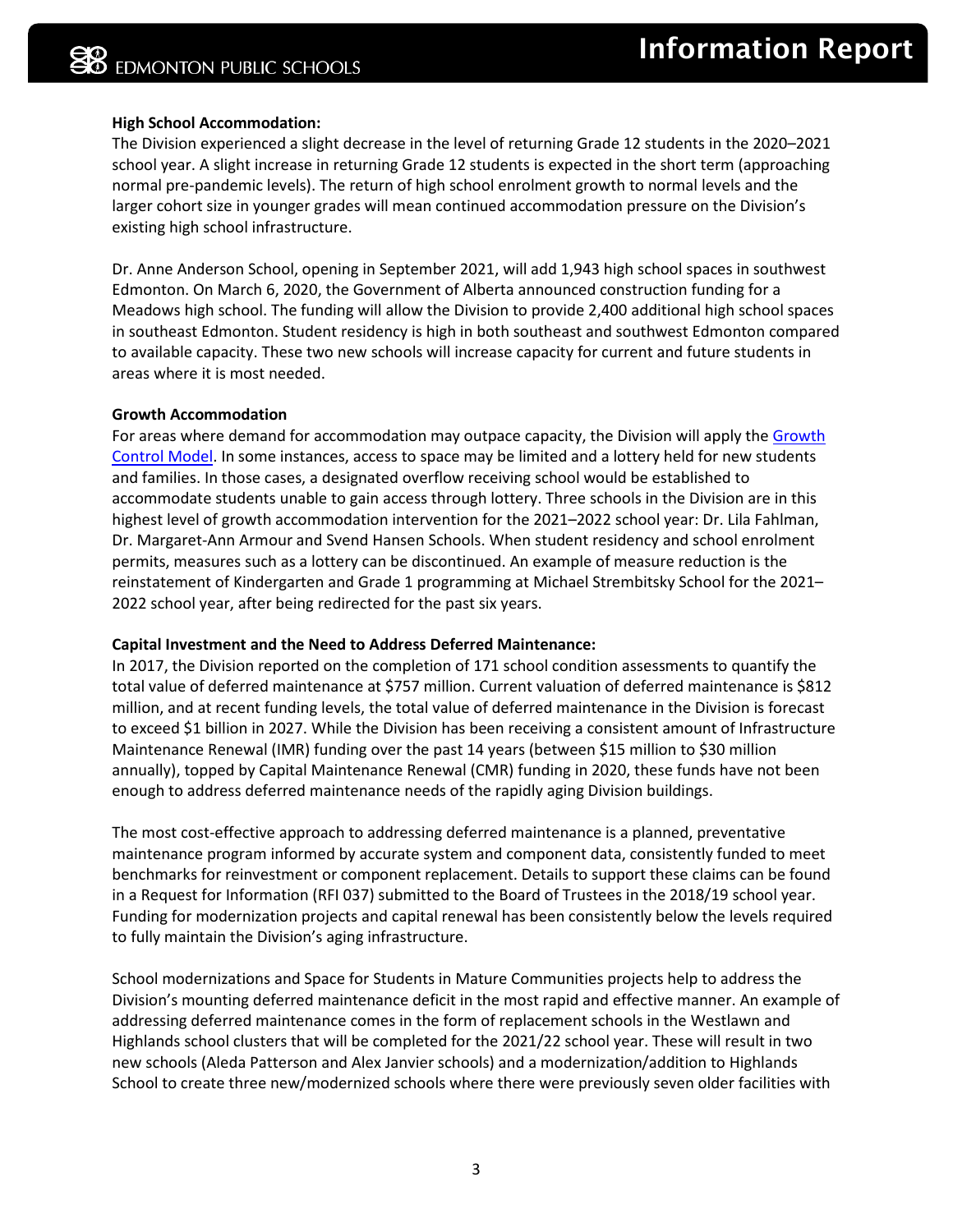high operating costs and significant deferred capital renewal needs. No new modernizations or replacement school projects are currently funded for the Division.

An ongoing and predictable funding of modernizations and replacement projects would align with comments in the McKinnon Report which *'strongly encourage the Government of Alberta to establish a stable and sustainable level of annual capital spending and put an end to the "boom and bust" cycles.*' Decreased investment in the Division's capital infrastructure would mean that building component failure and costly unplanned repairs become more common in aging facilities. While the Division's maintenance and repair program is excellent and ensures stakeholder safety, an increasing list of challenges would be anticipated in order to address emergent issues. Additionally, a reactive approach to planned maintenance and growth accommodation can result in student space challenges and accommodation planning, increased transportation costs, space reconfigurations within schools to accommodate instruction in unconventional spaces, potential disruptions to continuity of programming for students and families, and necessitate unnecessary investments in additional modular classrooms.

## **21st Century Learning Environments and Environmental Sustainability:**

Providing equitable access to high quality,  $21<sup>st</sup>$  Century learning environments remains an overarching goal and guiding priority in planning our Division's school facilities. Student learning diversity is best served in providing a variety of teaching and learning spaces that can be utilized to support that diversity. The flexibility for instruction to occur in a variety of classroom configurations, smaller gathering areas, or individual work areas within learning communities provides an alternative to the traditional model with fixed classrooms linked through a connecting hallway. More open environments allow for incorporating access to natural light and allow for observation between learning space types within the learning communities, to enhance safety and supervision. Other features such as exposing building systems to allow teaching and learning opportunities can turn the entire school into a working three-dimensional model to observe and analyze. A comprehensive description of what  $21^{st}$  Century learning environments represent is provided in Section 3.0.6 of the *Ten-Year Facilities Plan 2020–2029.*

New schools opening this year and next demonstrate the flexibility and value that  $21^{st}$  Century school designs can provide, including maximizing energy sustainability and minimizing operating costs. Replacement facilities represent the shortest path to addressing the deferred maintenance of our aging building inventory while ensuring equitable access to these types of environments. In addition, by delivering school capacity to accommodate students closest to where they live, transportation requirements can be minimized to reduce the environmental cost of student travel in vehicles and associated emissions. Reducing travel times and maximizing the environmental sustainability of the Division's buildings will remain key strategies to reduce the carbon footprint and operating costs.

# **A Changing City—Policies and Demographics:**

Since the adoption of the *Ten-Year Facilities Plan 2020–2029*, the *City Plan* was approved by City Council. The *City Plan* confirms the goal to increase the share of all development in Edmonton to be 50 per cent infill (significantly more than the goal of 25 per cent infill from the previous plan). This will influence the Division's capital planning, as there will be a need to ensure that there are sufficient schools in mature communities available to accommodate new students that may come with the increased unit density.

The City Plan supports the concept of greater accessibility to neighbourhood services by advocating for the development of 15-minute districts throughout the city. The Division continuously strives to provide